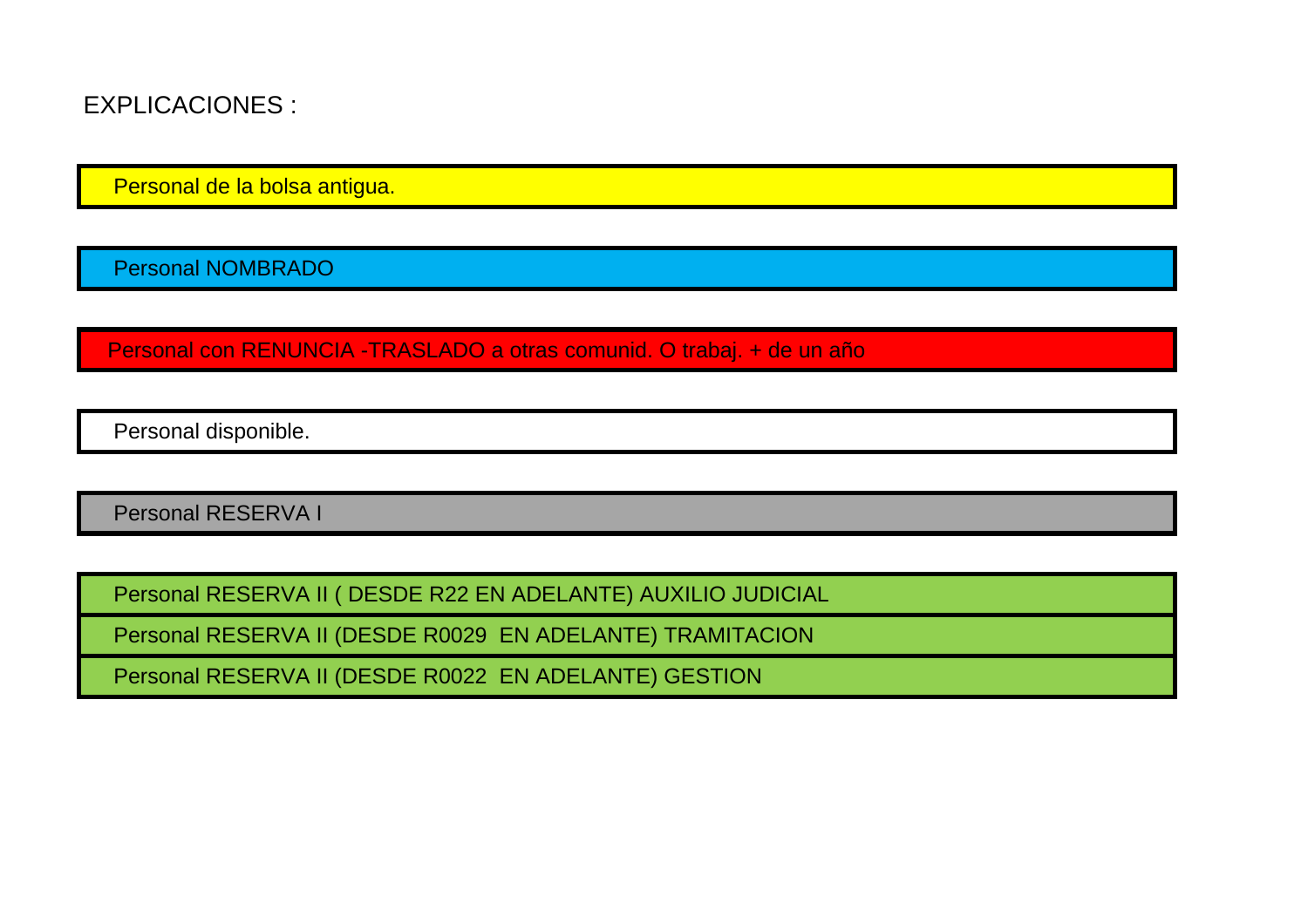| Nº ORDEN             | <u>APELLIDOS</u>             | <b>NOMBRE</b>         | <b>M. TOTALES</b> | <b>OBSERVACIONES</b>                                                    |
|----------------------|------------------------------|-----------------------|-------------------|-------------------------------------------------------------------------|
| $\blacktriangleleft$ | <b>MARTINEZ GOMEZ</b>        | <b>AMELIA</b>         | 23,00             | JDO. PENAL BIS-ALTA 30/5/18                                             |
| 2 <sub>1</sub>       | <b>MESA CASTRILLON</b>       | <b>MANUEL</b>         | 22,65             | LICENCIA-RENUNCIA VOLUNTARIA                                            |
| 3 <sup>7</sup>       | <b>ORTEGA GARCIA</b>         | <b>BIENVENIDO</b>     | 21,90             | JDO. CUELLAR-ALTA24/10/2017                                             |
| $\overline{4}$       | <b>MARTINEZ MARTINEZ</b>     | <b>ANA ISABEL</b>     | 21,80             | <b>TRASLADO BOLSA ORG. CENTRALES MADRID</b>                             |
| 5 <sub>1</sub>       | <b>BENITO DE LOS MOZOS</b>   | <b>ANA ISABEL</b>     | 21,65             | <b>RENUNCIA</b>                                                         |
| 6                    | <b>MIRAMONTES CARBALLADA</b> | <b>ANA GLORIA</b>     | 21,25             | JDO. PAZ NAVALMANZANO-ALTA 4/12/2017-RENUNCIA 30/11/18                  |
| $\overline{7}$       | <b>ZAFRA PEREZ</b>           | <b>OSCAR</b>          | 21,00             | TRABJ. SEPULVEDA-CESE 3/12/18 (FINAL BOLSA + DE 1 AÑO)                  |
| 8                    | <b>PORCEL GARCIA</b>         | <b>MARIA</b>          | 20,60             | <b>TRABJ. SOTILLO ADRADA</b>                                            |
| 9 <sub>o</sub>       | <b>GONZALEZ MORENO</b>       | <b>JESUS</b>          | 20,00             | <b>RENUNCIA</b>                                                         |
| 10 <sub>1</sub>      | <b>VISIER DELGADO</b>        | <b>MARIA TERESA</b>   | 18,60             | CESE 19/2/19 (+ DE UN AÑO)                                              |
| 11 <sub>1</sub>      | <b>GARCIA HIDALGO</b>        | <b>FELIPE</b>         | 15,60             | LLAMADO AL MOVIL EN 4 OCASIONES Y 2 MENSJ. - NO CONTESTA                |
| 12 <sub>1</sub>      | <b>GONZALEZ CORDOBA</b>      | <b>MARIA JESUS</b>    | 15,00             | JDO. CUELLAR-ALTA 29/5/18-CESE 7/8/18 RENUNCIA                          |
| 13 <sup>°</sup>      | <b>GUTIERREZ CANTOS</b>      | <b>NAZARET</b>        | 15,00             | STA. M <sup>a</sup> REAL NIEVA-ALTA11/6/18-RENUNCIA31/12/18             |
| 14 <sub>1</sub>      | <b>JIMENEZ VILLA</b>         | <b>ANTONIO</b>        | 13,45             | <b>TRASLADO. GERENCIA DE MURCIA</b>                                     |
| 15 <sub>1</sub>      | <b>ALVAREZ CENTENO</b>       | <b>CRISTINA</b>       | 13,00             | <b>APRUEBA OPOSICIONES</b>                                              |
| 16 <sup>°</sup>      | <b>ARCE MILLA</b>            | <b>ESTHER</b>         | 12,50             | <b>RENUNCIA</b>                                                         |
| 17 <sub>z</sub>      | <b>PUENTE CABRERIZO</b>      | <b>BEATRIZ</b>        | 10,60             | <b>TRASLADO BOLSA ORG. CENTRALES MADRID</b>                             |
| 18                   | <b>NAVAS PEREZ</b>           | <b>JOSE FRANCISCO</b> | 10,40             | <b>RENUNCIA</b>                                                         |
| 19                   | <b>POU COMAS</b>             | <b>ANTONIA</b>        | 9,00              | <b>RENUNCIA</b>                                                         |
| 20 <sub>1</sub>      | <b>GARCIA GARRIDO</b>        | <b>RAQUEL</b>         | 8,80              | MOVIL CON MESJ. 2 VECES, FIJO CON MENSJ. 2 VECES Y COR. ELEC. SIN RESP. |
| D021                 | <b>NEIRA MORGADO</b>         | <b>ELENA</b>          | 4,00              | JDO. CUELLAR (SG)-ALTA 13/8/18                                          |
| 22                   | <b>ZAFRA PEREZ</b>           | <b>OSCAR</b>          | 21,00             | JDO. STA. Mª REAL NIEVA-ALTA 15/1/19                                    |
| 10 <sup>°</sup>      | <b>VISIER DELGADO</b>        | <b>MARIA TERESA</b>   | B. ANT.           | JDO. CANTALEJO-ALTA 4/3/19 CESA 14/09/2021                              |
| 10                   | <b>VISIER DELGADO</b>        | <b>MARIA TERESA</b>   | MAS DE UN AÑO     |                                                                         |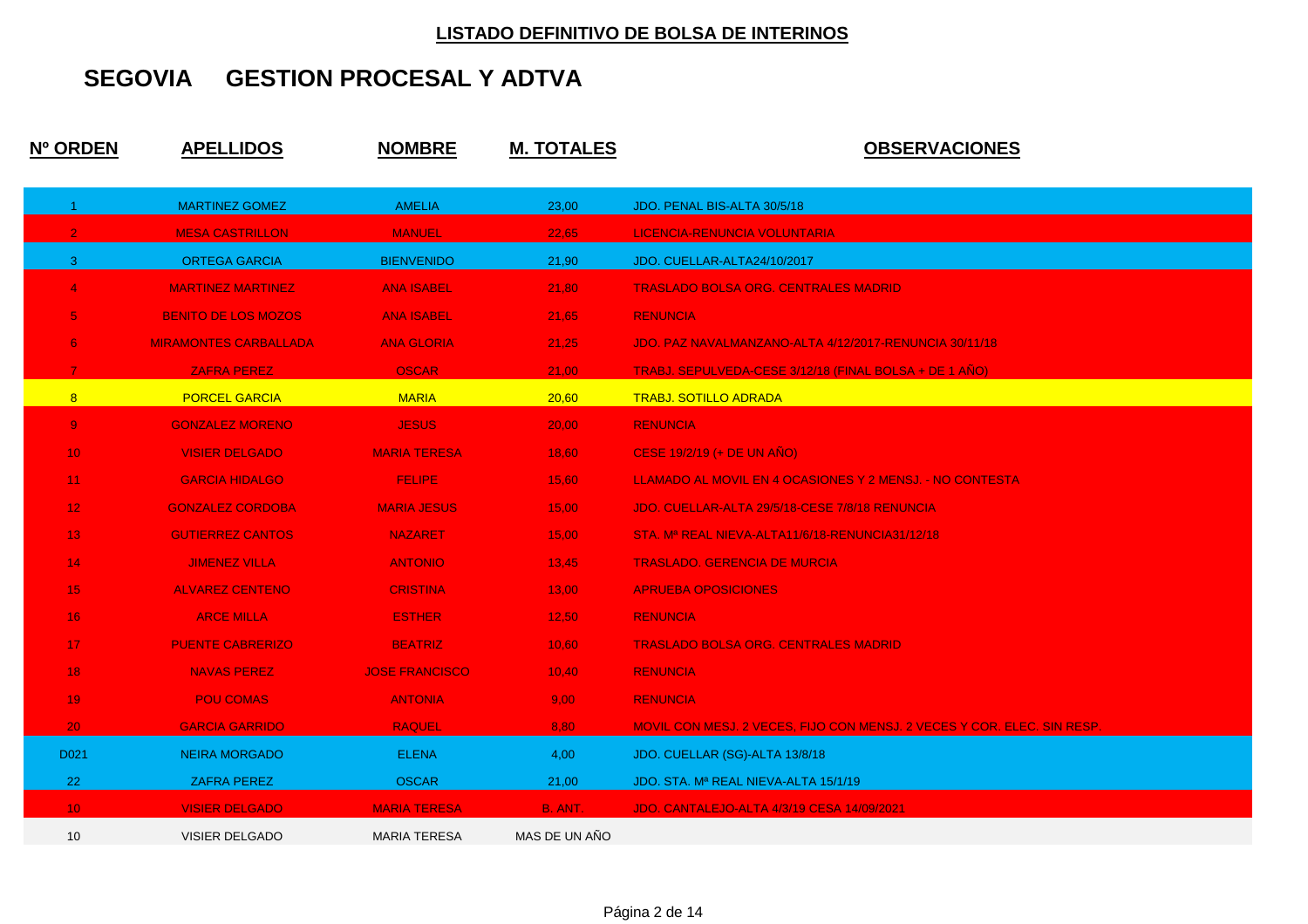| Nº ORDEN        | <u>APELLIDOS</u>           | <b>NOMBRE</b>                | <u>M. TOTALES</u> | <b>OBSERVACIONES</b>                                                                               |
|-----------------|----------------------------|------------------------------|-------------------|----------------------------------------------------------------------------------------------------|
| R0001           | DE VICENTE LOPEZ           | <b>PATRICIA MARIA</b>        | 8,45              | <b>TRASLADO BOLSA MADRID</b>                                                                       |
| R0002           | <b>ARRIBAS IGLESIAS</b>    | <b>MARINA ISABEL</b>         | 8,00              | <b>CAUSA JUSTIFICADA</b>                                                                           |
| R0003           | <b>HEDO ALOCEN</b>         | <b>NIEVES CARLOTA</b>        | 5,60              | JDO. Nº 1-ALTA11/2/19-CESE 25/5/2020 (FINAL BOLSA + DE UN AÑO)                                     |
| R0004           | <b>IGLESIAS DE TORRES</b>  | <b>ELENA</b>                 | 5,00              | <b>ILOCALIZABLE</b>                                                                                |
| R0005           | <b>LOPEZ ZAZO</b>          | LUIS.                        | 5,00              | <b>RENUNCIA</b>                                                                                    |
| R0006           | <b>FERNANDEZ FERNANDEZ</b> | <b>MARIA JESUS</b>           | 5,00              | <b>RENUNCIA</b>                                                                                    |
| R0007           | <b>DEL FRAILE MARTIN</b>   | <b>MARIA HENAR</b>           | 4,55              | <b>RENUNCIA</b>                                                                                    |
| <b>R0008</b>    | <b>GONZALEZ MORALES</b>    | <b>ANA MARIA</b>             | 4,15              | <b>RENUNCIA</b>                                                                                    |
| <b>R0008BIS</b> | <b>DELGADO LUCENA</b>      | <b>MARIA VICTORIA</b>        | 4.15              | <b>TRASLADO BOLSA CEUTA</b>                                                                        |
| <b>R0009</b>    | <b>GARCIA MERINO</b>       | <b>GERARDO</b>               | 4,00              | <u>JDO. PAZ PRADENA-ALTA 18/2/19-CESE 12/9/19-RIAZA ALTA 5/3/2020 CESA 14/09/2021 MAS DE 1 ANO</u> |
| R0010           | <b>TORRES MORENO</b>       | <b>MARIA LUISA</b>           | 3,80              | JDO. Nº 6-ALTA 18/2/19-CESE 29/05/2020 (FINAL BOLSA + DE UN ANO)                                   |
| R0011           | <b>GARCIA BENJAMIN</b>     | <b>MARIA DE LAS MERCEDES</b> | 3,40              | <b>RENUNCIA</b>                                                                                    |
| R0012           | <b>AYUSO ALIA</b>          | <b>MARIA BELEN</b>           | 3,30              | JDO. CUELLAR-ALTA 5/3/19 CESA EL 14.09.2021 MAS DE UN AÑO                                          |
| R0013           | <b>MORENO ESTEBAN</b>      | M <sup>a</sup> DEL PILAR     | 3,25              | JDO. SEPULVEDA-ALTA 6/3/19-RENUNCIA                                                                |
| R0014           | <b>HEREDERO FERNANDEZ</b>  | <b>SARA</b>                  | 3,15              | JDO. SEPULVEDA-ALTA 13/6/19-RENUNCIA 17/6/19                                                       |
| R0015           | <b>VAQUERIZO DE ANDRES</b> | <b>LUCIA</b>                 | 3,15              | JDO. SEPULVEDA-ALTA19/6/19                                                                         |
| R0016           | HERVELLA DE LA CONCEPCION  | <b>MARIA SONSOLES</b>        | 3,00              | JDO. PAZ VILLACASTIN-ALTA10/2/2020                                                                 |
| R0017           | <b>JIMENEZ CASTANO</b>     | <b>MARIA VICTORIA</b>        | 3,00              | <b>RENUNCIA</b>                                                                                    |
| R0018           | <b>JIMENEZ GUTIERREZ</b>   | <b>PATRICIA</b>              | 3,00              | <b>APROBO OPOSICIONES</b>                                                                          |
| R0019           | <b>LAX RUIZ</b>            | <b>ANGELA</b>                | 3,00              | <b>TRASLADO A MURCIA</b>                                                                           |
| <b>R0019BIS</b> | <b>LOPEZ VERDU</b>         | <b>ANGELA</b>                | 3,00              | <b>TRASLADO BOLSA</b>                                                                              |
| R0020           | <b>LOZANO MARTIN</b>       | <b>ANA MARIA</b>             | 3,00              | <b>RENUNCIA</b>                                                                                    |
| R0021           | <b>MARTINEZ BLAZQUEZ</b>   | <b>ANNAIS</b>                | 3,00              | <b>RENUNCIA</b>                                                                                    |
| R0003           | <b>HEDO ALOCEN</b>         | <b>NIEVES CARLOTA</b>        | <b>MAS UN AÑO</b> | CESE 25/5/2020 - FISC. - ALTA 9/7/2020                                                             |
| R0010           | <b>TORRES MORENO</b>       | <b>MARIA LUISA</b>           | <b>MAS UN ANO</b> | CESE 29/05/2020 (FINAL BOLSA + DE UN AÑO)-TRASL. A ORG. CENT. DE MADRID                            |
| <b>R000</b>     | <b>MARTINEZ DOMINGUEZ</b>  | <b>NATALIA</b>               | 3,55              |                                                                                                    |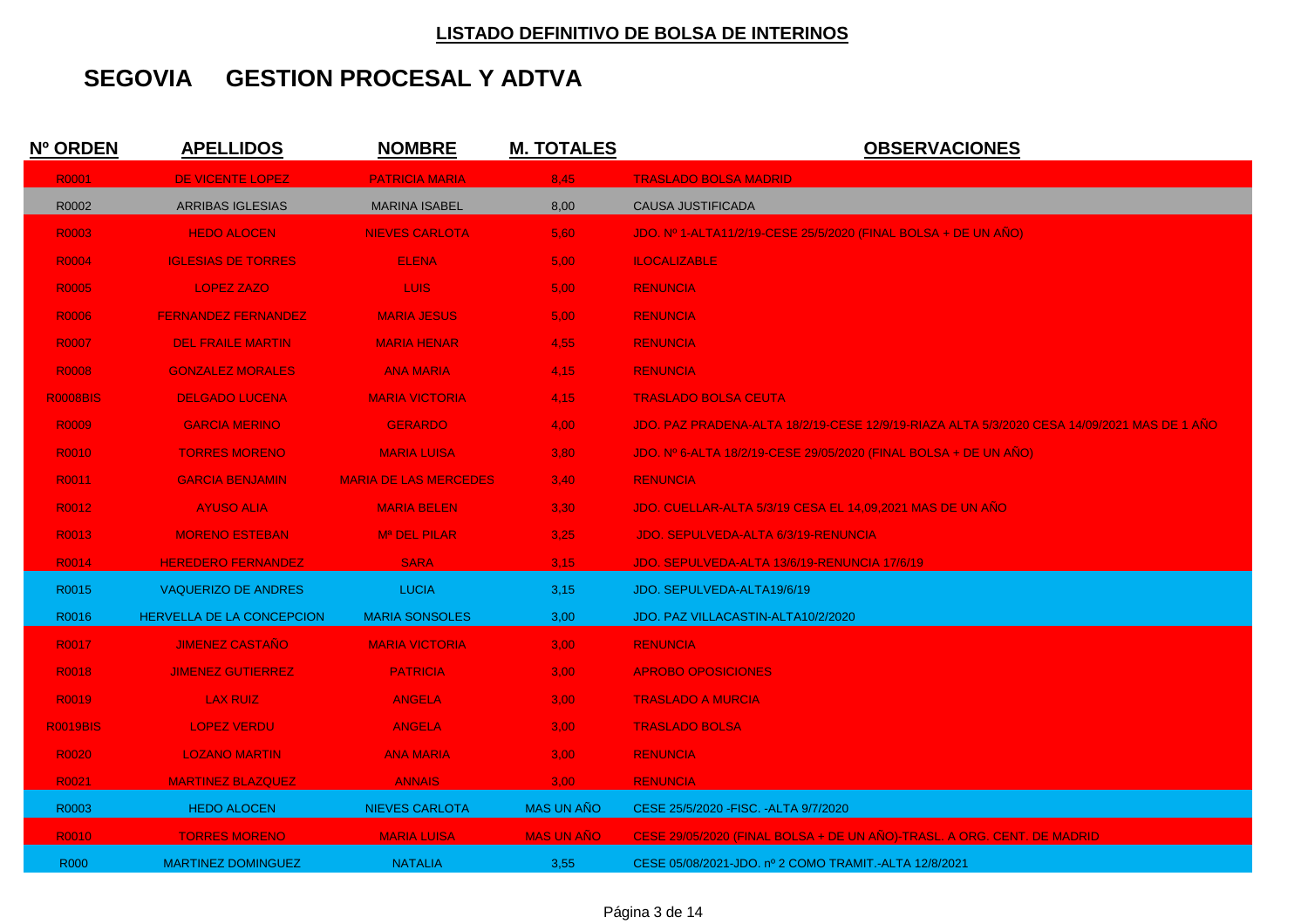| Nº ORDEN         | <b>APELLIDOS</b>           | <b>NOMBRE</b>          | <b>M. TOTALES</b> | <b>OBSERVACIONES</b>                                              |
|------------------|----------------------------|------------------------|-------------------|-------------------------------------------------------------------|
| R0012            | AYUSO ALIA                 | <b>MARIA BELEN</b>     | 3,30              | MAS DE UN AÑO                                                     |
|                  |                            |                        |                   |                                                                   |
|                  |                            |                        |                   |                                                                   |
|                  |                            |                        |                   |                                                                   |
| R0022            | <b>MOZO TORIBIO</b>        | <b>ANA</b>             | 3,00              | JDO. STA. Mª REAL NIEVA-ALTA 4/6/2020-CESO 30/3/2021-APROBO OPS.  |
| R0023            | <b>PEREZ MARTIN</b>        | <b>ZOILA</b>           | 3,00              | <b>RENUNCIA</b>                                                   |
| R0024            | <b>PIÑA MARTIN</b>         | <b>MARIA LOURDES</b>   | 3,00              | <b>RENUNCIA</b>                                                   |
| R0025            | <b>RIVERO HERNANDEZ</b>    | <b>VIRGINIA</b>        | 3,00              | <b>RENUNCIA</b>                                                   |
| R0026            | <b>SAEZ BAJO</b>           | <b>MARTA</b>           | 3,00              | <b>APROBO OPOSICIONES</b>                                         |
| R0027            | <b>VERDUGO MATESANZ</b>    | <b>IRERNE</b>          | 3,00              | JDO. Nº 6-ALTA 28/12/2020-CESE 16/2/2021-JDO. Nº 1-ALTA 17/2/2021 |
| <b>R028</b>      | <b>BARRIOS PEDROSA</b>     | <b>LAURA</b>           | 3,00              | <b>RENUNCIA</b>                                                   |
| <b>R029</b>      | <b>CANTELAR DOMINGUEZ</b>  | <b>MANUEL</b>          | 3,00              | <b>RENUNCIA</b>                                                   |
| R <sub>030</sub> | <b>CASASOLA RIOS</b>       | <b>ALVARO RAFAEL</b>   | 3,00              | <b>ILOCALIZABLE</b>                                               |
| <b>R031</b>      | <b>CECILIA SEBASTIAN</b>   | <b>LAURA</b>           | 3,00              | <b>RENUNCIA</b>                                                   |
| R032             | <b>CORDERO GONZALEZ</b>    | <b>BEGOÑA</b>          | 3,00              | ALTA 29/3/2021 CESE 16,09,2021 STA M REAL ATA 23/09/21            |
| R <sub>033</sub> | DE PAZ ROMERO              | <b>MARIA ELENA</b>     | 3,00              | <b>RENUNCIA</b>                                                   |
| R034             | <b>DOMINGUEZ CID</b>       | <b>MARIA</b>           | 3,00              | JDO. SEPULVEDA*ALTA 7/4/2021                                      |
| R035             | <b>GARCIA DE LA FUENTE</b> | <b>ALBA</b>            | 3,00              |                                                                   |
| R036             | <b>ALVARO LAZARO</b>       | FCA. ESPERANZA         | 2,00              |                                                                   |
| R037             | <b>DIAZ SARABIA</b>        | <b>CELIA</b>           | 2,00              |                                                                   |
| R038             | <b>BERMUDEZ MAYORAL</b>    | <b>MIRIAM</b>          | 1,30              |                                                                   |
| R039             | <b>LERMA LUCAS</b>         | <b>CRISTINA ISABEL</b> | 1.00              |                                                                   |
| R040             | <b>MARTINEZ GARCIA</b>     | <b>LUIS MIGUEL</b>     | 1,00              |                                                                   |
| R041             | RODRIGUEZ FERNANDEZ        | <b>SUSANA</b>          | 1,00              | APROBO OPOSICIONES                                                |
| R042             | SANCHEZ SANCHEZ            | <b>ESTEBAN</b>         | 1,00              |                                                                   |
| R043             | <b>MARTINEZ MOCHALES</b>   | <b>MARIA DEL PILAR</b> | 0,50              | <b>APROBO OPOSICIONES</b>                                         |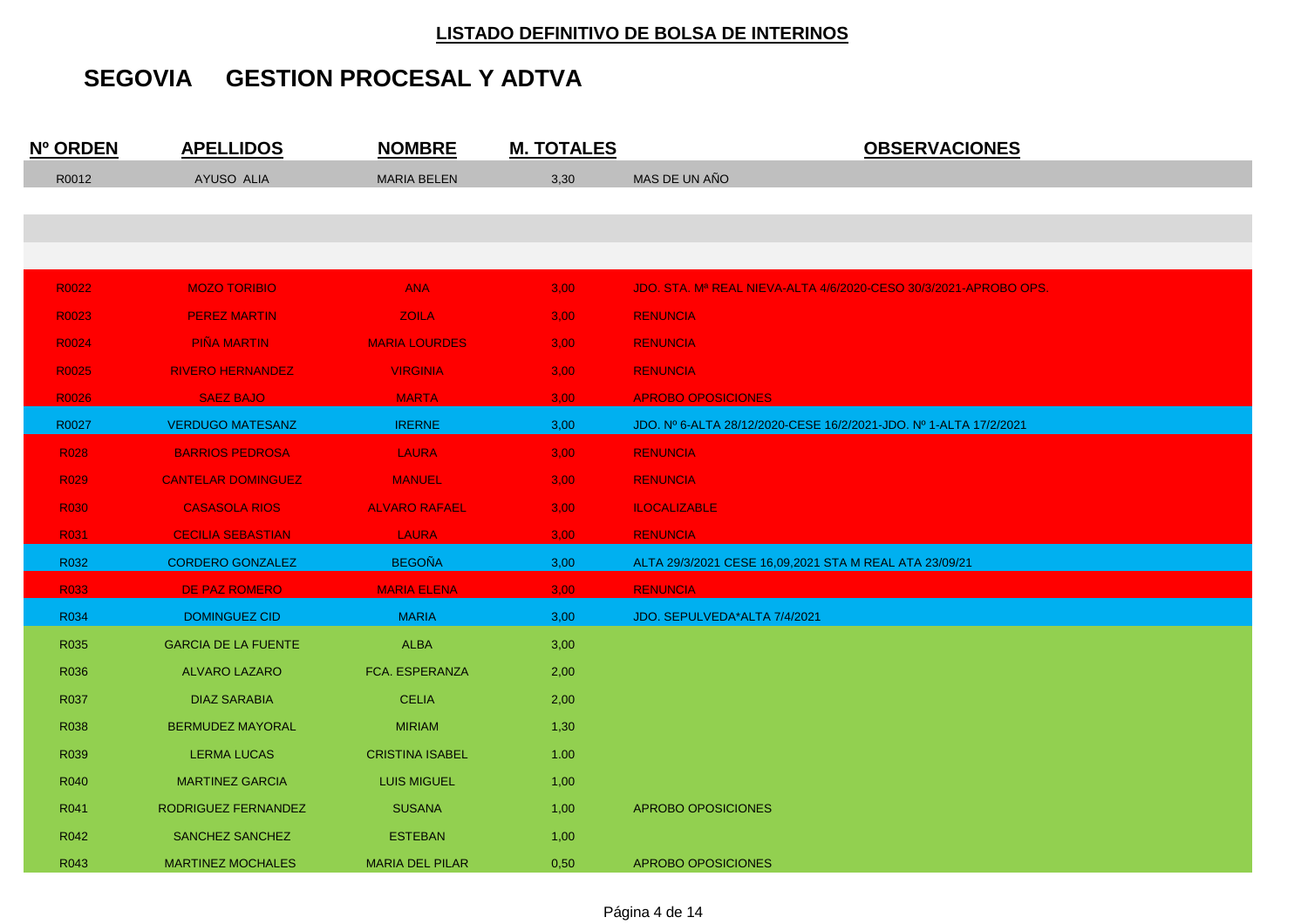| Nº ORDEN    | <b>APELLIDOS</b>       | <b>NOMBRE</b>                  | <b>M. TOTALES</b> | <b>OBSERVACIONES</b> |
|-------------|------------------------|--------------------------------|-------------------|----------------------|
| R044        | <b>MARTIN NOGUERA</b>  | <b>CRISTINA</b>                | 0,00              |                      |
| R045        | <b>PEREZ MARTIN</b>    | <b>MARIA REMEDIOS</b>          | 0,00              | APROBO OPOSICIONES   |
| R046        | <b>PORRAS GALVEZ</b>   | <b>ROSA MARIA</b>              | 0,00              |                      |
| <b>R047</b> | <b>RUIZ ALBACETE</b>   | <b>FRANCISCA</b>               | 0,00              |                      |
| R048        | <b>SANZ CARDADOR</b>   | Mª JESÚS                       | 0,00              |                      |
| R049        | <b>VAQUERO SERRANO</b> | <b>TERESA CRISTINA</b>         | 0,00              |                      |
| R050        | <b>AGUAYO CASTILLO</b> | M <sup>a</sup> DE LAS MERCEDES | 0,00              |                      |
| R051        | <b>GARRIDO MAYO</b>    | <b>SANDRA</b>                  | 0,00              |                      |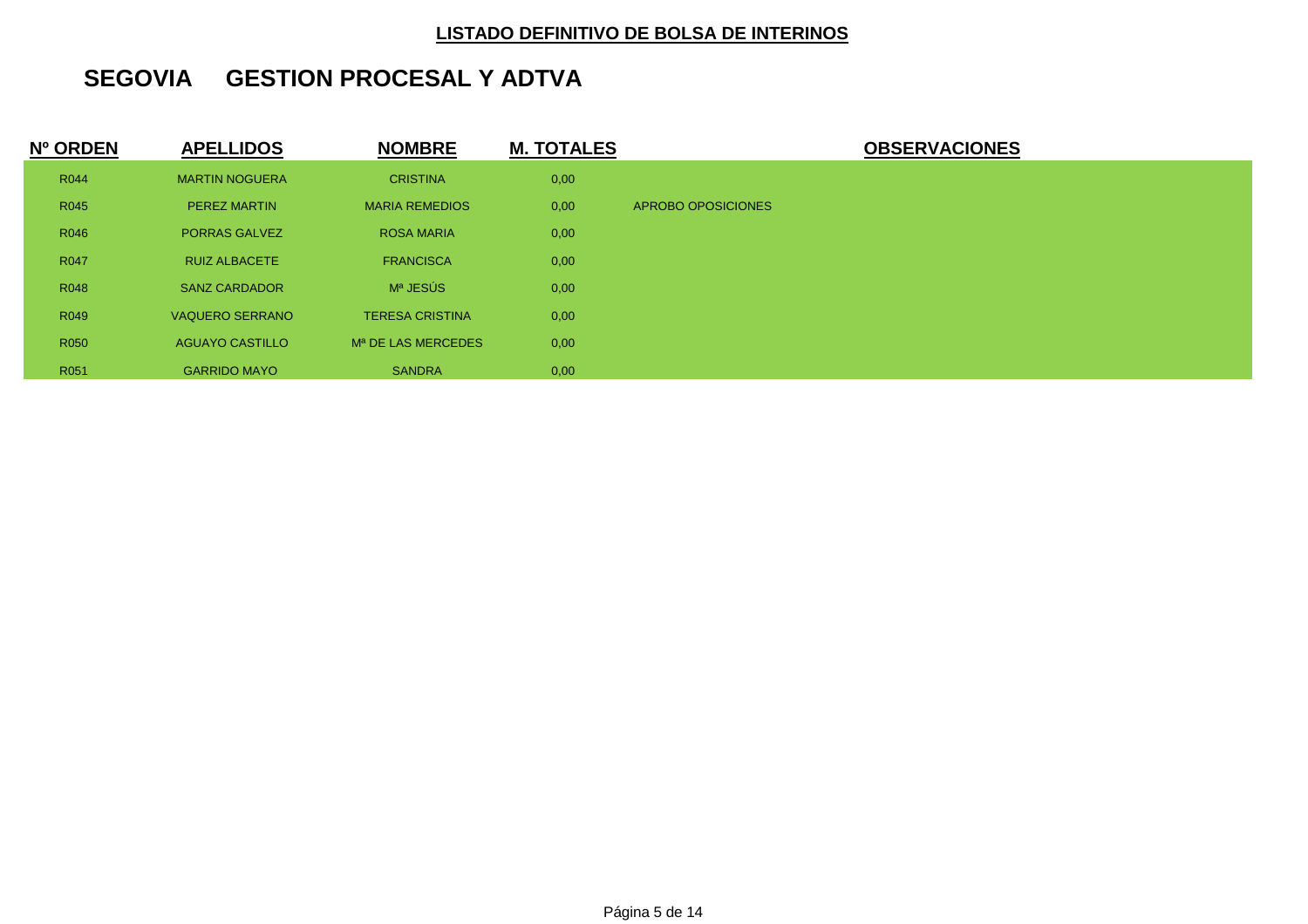| Nº ORDEN             | <b>APELLIDOS</b>                   | <b>NOMBRE</b>           | <b>M. TOTALES</b> | <b>OBSERVACIONES</b>                                   |
|----------------------|------------------------------------|-------------------------|-------------------|--------------------------------------------------------|
| $\blacktriangleleft$ | <b>HERRANZ CARRALON</b>            | <b>MARIA MERCEDES</b>   | 21,00             | JDO. Nº 2 SG-CESE 27/2/19 ( + DE UN AÑO)               |
| D002                 | <b>GARCIA BURGOS</b>               | Mª ANGELES              | 20,60             | JDO. Nº 1 SG-CESE 17/1/19 (FINAL+DE 1ANO               |
| $\overline{3}$       | <b>HERNANDEZ SUAREZ</b>            | <b>MARIA FLORA</b>      | 20,00             | JDO. PENAL SG                                          |
| $\overline{4}$       | <b>MARTINEZ FERNANDEZ</b>          | <b>MARIA DEL CARMEN</b> | 20,00             | JDO. Nº 3 SG-CESE 23/1/2020 (MAS DE UN AÑO)            |
| $5^{\circ}$          | <b>MARTINEZ LAZARO</b>             | ANA ISABEL              | 20,00             | SEPULVEDA-CESE-22/2/18-JDO. nº 1-ALTA 5/3/18           |
| 6                    | <b>RECIO CARDONA</b>               | <b>MARIA CONCEPCION</b> | 20,00             | <b>JDO. PENAL SG</b>                                   |
| $\overline{7}$       | <b>SANCHEZ RENEDO</b>              | <b>MARIA NATIVIDAD</b>  | 20,00             | FISCALIA-ALTA 6/11/2017-CESE 20/8/18 RENUN.            |
| 8                    | <b>MARTINEZ-CASANUEVA VIQUEIRA</b> | <b>MARIA PAZ</b>        | 19,80             | STA. M <sup>a</sup> . REAL NIEVA                       |
| 9                    | <b>POSTIGO LLORENTE</b>            | <b>ROSARIO</b>          | 19,20             | <b>STA. Mº REAL NIEVA</b>                              |
| 10 <sub>1</sub>      | <b>RODRIGUEZ ARANA</b>             | <b>CONSOLACION</b>      | 19,00             | <b>TRABJ. C. REAL</b>                                  |
| 11 <sub>1</sub>      | <b>GARCIA MARMOL</b>               | <b>MARIA JOSE</b>       | 17,80             | JDO. SOCIAL SG-CESE VOLUNT.-6/2/2018                   |
| 12 <sub>1</sub>      | <b>BARRIO SASTRE</b>               | <b>JULIA</b>            | 17,00             | <b>JDO. PENAL BIS-ALTA14/11/2017-RENUNCIA 10/12/18</b> |
| 13 <sub>1</sub>      | <b>ROJO FUENTES</b>                | <b>MARIA</b>            | 16,35             | trasl. A Murcia                                        |
| 14                   | <b>SANTOS GARCIA</b>               | <b>ROSA MARIA</b>       | 16,20             | DECANATO-JDO. PENAL-ALTA8/1/18                         |
| 15                   | <b>FABIOS RAMIREZ</b>              | <b>ROSA MARIA</b>       | 16,10             | EXC. CUIDADO HIJO                                      |
| 16                   | CABRERA GASCO                      | <b>JOSE ANTONIO</b>     | 16,00             | EXC. CUIDADO HIJO                                      |
| 17                   | <b>BAYON PATRICIO</b>              | <b>ROSA MARIA</b>       | 15,60             | <b>TRABAJA EN GUADALAJARA</b>                          |
| 18                   | <b>FABRA ROMERO</b>                | <b>MARIA CONSUELO</b>   | 15,50             | JDO. PENAL-ALTA 8/1/18                                 |
| 19                   | <b>JARA RUIZ</b>                   | <b>JOSE ALBERTO</b>     | 15,15             | <b>RENUNCIA VOLUNTARIA</b>                             |
| 20                   | <b>MONTOTO PALLARES</b>            | <b>MARIA DOLORES</b>    | 15,00             | LIC. EMB. RIESGO-APROBO OPOSICIONES                    |
| 21                   | <b>MORALES ATENCIA</b>             | <b>CRISTINA</b>         | 15,00             | <b>APROBO OPOSICIONES</b>                              |
| 22                   | <b>PEREZ INCIERTE</b>              | <b>MARIA DEL CARMEN</b> | 13,40             | <b>SEPULVEDA -RENUNCIA 17/7/2020</b>                   |
| 23                   | <b>GALINDO SANCHEZ</b>             | <b>ANGELA</b>           | 13,30             | <b>RENUNCIA</b>                                        |
| D024                 | LOPEZ ALONSO                       | MARIA LUZ               | 11,80             | EXC. CUIDADO FAMILIAR                                  |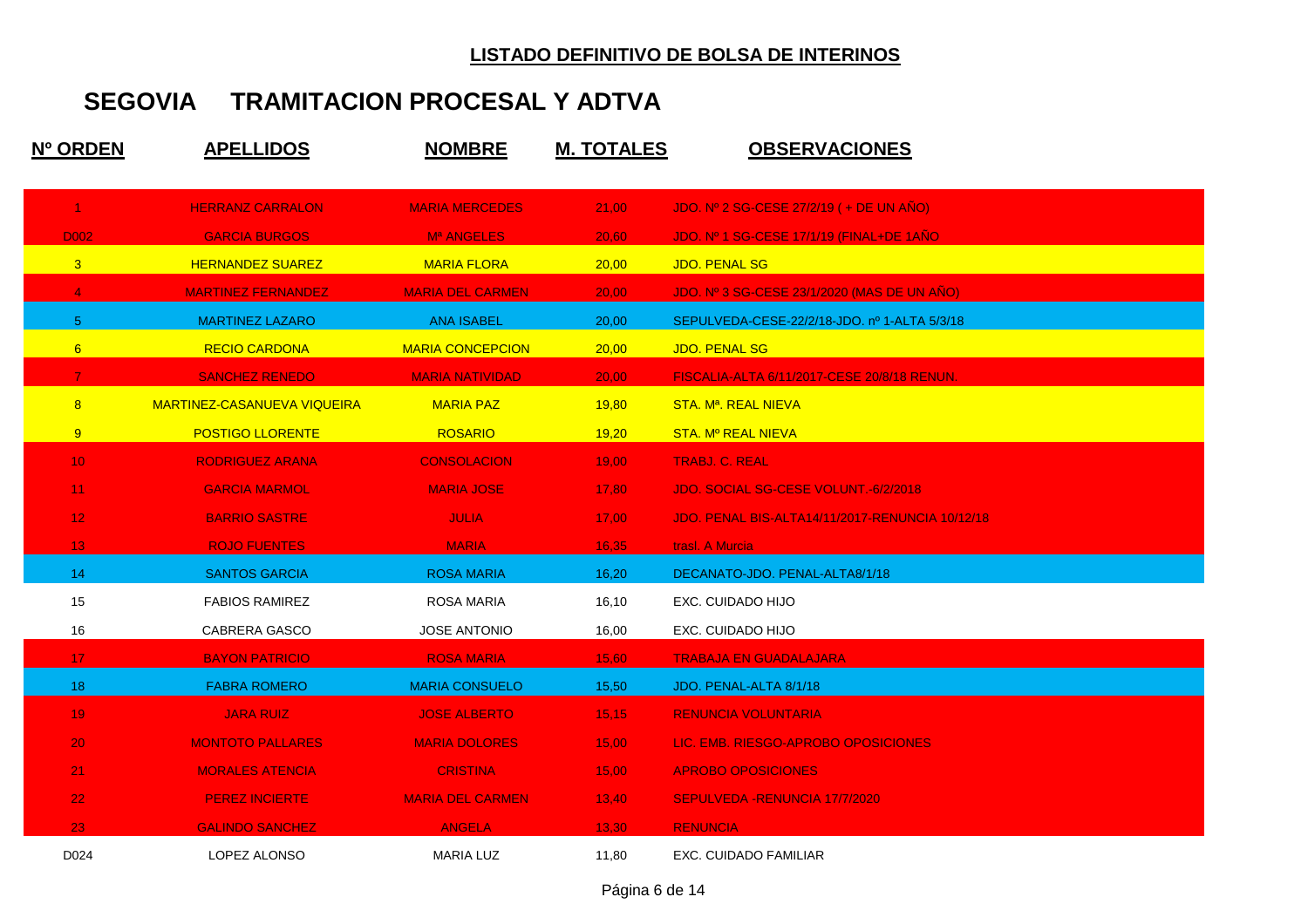| Nº ORDEN | <b>APELLIDOS</b>          | <b>NOMBRE</b>           | <b>M. TOTALES</b> | <b>OBSERVACIONES</b>                                |
|----------|---------------------------|-------------------------|-------------------|-----------------------------------------------------|
| 25       | <b>GARCIA MARTIN</b>      | <b>LUCIA BELEN</b>      | 10.40             | <b>TRAB- DIP. VALLADOLID</b>                        |
| 26       | <b>MARTINEZ GARCIA</b>    | <b>FERNANDO</b>         | 10.00             | JDO. PENAL-SG                                       |
| 27       | <b>RINCON CALERO</b>      | <b>MARIA CARMEN</b>     | 8.40              | <b>TRAS. CIUDAD REAL</b>                            |
| 28       | <b>GARCIA BURGOS</b>      | <b>MARIA ANGEL.ES</b>   | (B.ANT.)          | JDO. $N^{\circ}$ 6-ALTA26/2/19                      |
| 29       | <b>HERRANZ CARRALON</b>   | <b>MARIA MERCEDES</b>   | (B, ANT)          | JDO, Nº 2-ALTA 22/4/19-CESE 13/7/2020               |
| 30       | <b>MARTINEZ FERNANDEZ</b> | <b>MARIA DEL CARMEN</b> | (B. ANT)          | JDO, Nº 3 SG-CESE 23/1/2020-JDO, Nº 1 ALTA 4/3/2020 |
| 31       | <b>HERRANZ CARRALON</b>   | <b>MARIA MERCEDES</b>   | (B. ANT)          | CESE 7/1/2021-JDO, SOCIAL-ALTA 19/1/2021            |

| <b>R001</b>  | <b>SANCHEZ DIAZ</b>       | <b>EDUARDO</b>      | 6.00 | STA.Mª REAL NIEVA-ALTA19/2/18-CESE 20/11/2020 (+ DE UN AÑO)  |
|--------------|---------------------------|---------------------|------|--------------------------------------------------------------|
| R0002        | <b>NUÑEZ RODRIGUEZ</b>    | <b>BELEN OFELIA</b> | 5.75 | <b>TRABAJA</b>                                               |
| R0003        | <b>PAJARES VILLARROYA</b> | <b>ANA</b>          | 3.00 | <b>RENUNCIA</b>                                              |
| <b>R0004</b> | <b>RODRIGUEZ MEDINA</b>   | <b>JOSE IGNACIO</b> | 3.00 | JDO, CUELLAR-CESE24/4/18- LIC. ENF. ALTA Y RENUNCIA          |
| R0005        | <b>GARCIA CABALLERO</b>   | <b>JOSE MANUEL</b>  | 3.00 | 2 MENSAJ. EN EL MOVIL Y NO CONTESTA                          |
| R0006        | <b>HERRERO LLORENTE</b>   | <b>MIRIAM</b>       | 3.00 | JDO, Nº 5-ALTA7/5/18-CESE 6/3/2020                           |
| <b>R0007</b> | <b>MIRANDA RAMIREZ</b>    | <b>NOELIA</b>       | 3.00 | JDO, Nº 5-ALTA9/8/18-CESE 26/2/2020-TRASL, ORG, CENT, MADRID |
| <b>R0008</b> | <b>MUÑOZ FERNANDEZ</b>    | <b>EVA MARIA</b>    | 3.00 | JDO. Nº 3-CESO 19/2/19 (TRASL. A BOLSA MURCIA)               |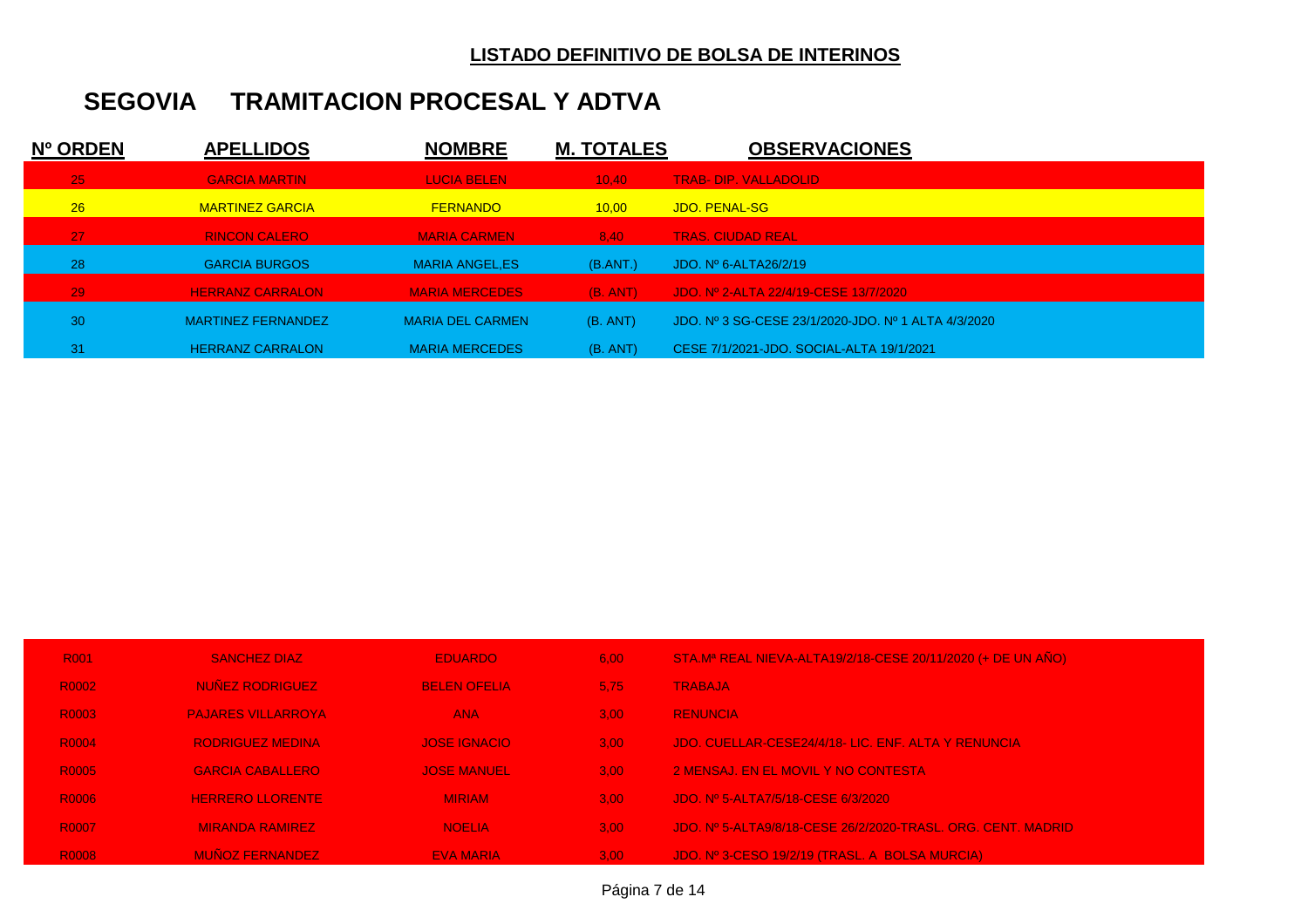| Nº ORDEN      | <b>APELLIDOS</b>           | <b>NOMBRE</b>               | <b>M. TOTALES</b> | <b>OBSERVACIONES</b>                                   |
|---------------|----------------------------|-----------------------------|-------------------|--------------------------------------------------------|
| R0009         | <b>VELAZQUEZ GARCIA</b>    | <b>MARIA ESTHER</b>         | 3,00              | <b>RENUNCIA</b>                                        |
| R0010         | <b>HERRERO PASCUAL</b>     | <b>RUBEN</b>                | 3,00              | <b>TRABAJ.SACYL</b>                                    |
| R0011         | <b>LOZANO VICENTE</b>      | <b>ESTER</b>                | 3,00              | FISC.-CESE 29/1/19-JDO. SEPUL. - ALTA7/3/19            |
| R0012         | <b>LOPEZ RIESGO</b>        | <b>PILAR</b>                | 3,00              | JDO, CONT-ADTVO, ALTA 10/12/18-CESE 18/3/19-RENUNCIA   |
| R0013         | <b>PRENDES DE DIEGO</b>    | <b>CRISTINA</b>             | 3,00              | JDO. PENAL BIS-ALTA 17/12/18-RENUNCIA                  |
| R0014         | <b>SEGARRA MELGUIZO</b>    | <b>MARTA</b>                | 3.00 <sub>1</sub> | <b>RENUNCIA</b>                                        |
| R0015         | <b>SOLIS ROMERO</b>        | <b>JESUS</b>                | 3,00              | <b>RENUNCIA</b>                                        |
| <b>DR0016</b> | <b>JIMENO REQUES</b>       | <b>ELSA MARIA</b>           | 3,00              | <b>RENUNCIA</b>                                        |
| R0017         | <b>LAZARO ROSO</b>         | <b>LORENA</b>               | 3,00              | CESE 2/9/19-JDO. Nº 6-ALTA 26/9/19-RENUNCIA 23/10/2020 |
| R0018         | <b>MARCHANTE VALERO</b>    | <b>JOSE GABRIEL</b>         | 3,00              | JDO. SOCIAL-ALTA 4/5/19                                |
| R0019         | <b>MARTIN LOPEZ</b>        | <b>MARIA DE LOS ANGELES</b> | 3,00              | <b>FISCALIA-ALTA 14/10/2019</b>                        |
| R0020         | <b>QUIROGA CAVA</b>        | <b>MARIA NIEVES</b>         | 3,00              | <b>RENUNCIA</b>                                        |
| R0021         | <b>RODRIGUEZ FERNANDEZ</b> | <b>MARIA PAZ</b>            | 3,00              | JDO. CUELLAR-ALTA 10/12/19-CESE 4/3/2020-RENUNCIA      |
| R0022         | <b>ROLDAN GOMEZ</b>        | <b>ELOISA</b>               | 3.00              | <b>RENUNCIA</b>                                        |
| R0023         | ALVAREZ IGLESIAS           | <b>ALICIA MARIA</b>         | 3,00              | <b>APROBO OPOSICIONES</b>                              |
| R0024         | <b>ALVARO SANCHO</b>       | Ma YOLANDA                  | 3,00              | JDO.PENAL BIS-ALTA 20-1-2020-CESE 13/3/2021            |
| R0025         | <b>DIAZ CAMPOS</b>         | <b>INMACULADA</b>           | 3,00              | <b>ILOCALIZABLE</b>                                    |
| <b>DR0026</b> | <b>DOMINGUEZ GOMEZ</b>     | <b>PEDRO</b>                | 3,00              | <b>RENUNCIA</b>                                        |
| R0027         | <b>FERNANDEZ SANCHEZ</b>   | <b>GRACIELA</b>             | 3,00              | JDO. Nº4-ALTA 9/3/2020                                 |
| R0028         | <b>HERRERO LLORENTE</b>    | <b>MIRIAM</b>               | MAS DE 1 AÑO      | CESE 6/3/2020-JDO, Nº 4-ALTA 11/3/2020                 |
| R0029         | <b>SANCHEZ DIAZ</b>        | <b>EDUARDO</b>              | MAS DE 1 AÑO      | <b>RENUNCIA</b>                                        |
| R0024         | <b>ALVARO SANCHO</b>       | M <sup>a</sup> YOLANDA      | MAS DE 1 AÑO      | CESE 13/3/2021-JDO. SOCIAL-ALTA-29/3/2021              |
|               |                            |                             |                   |                                                        |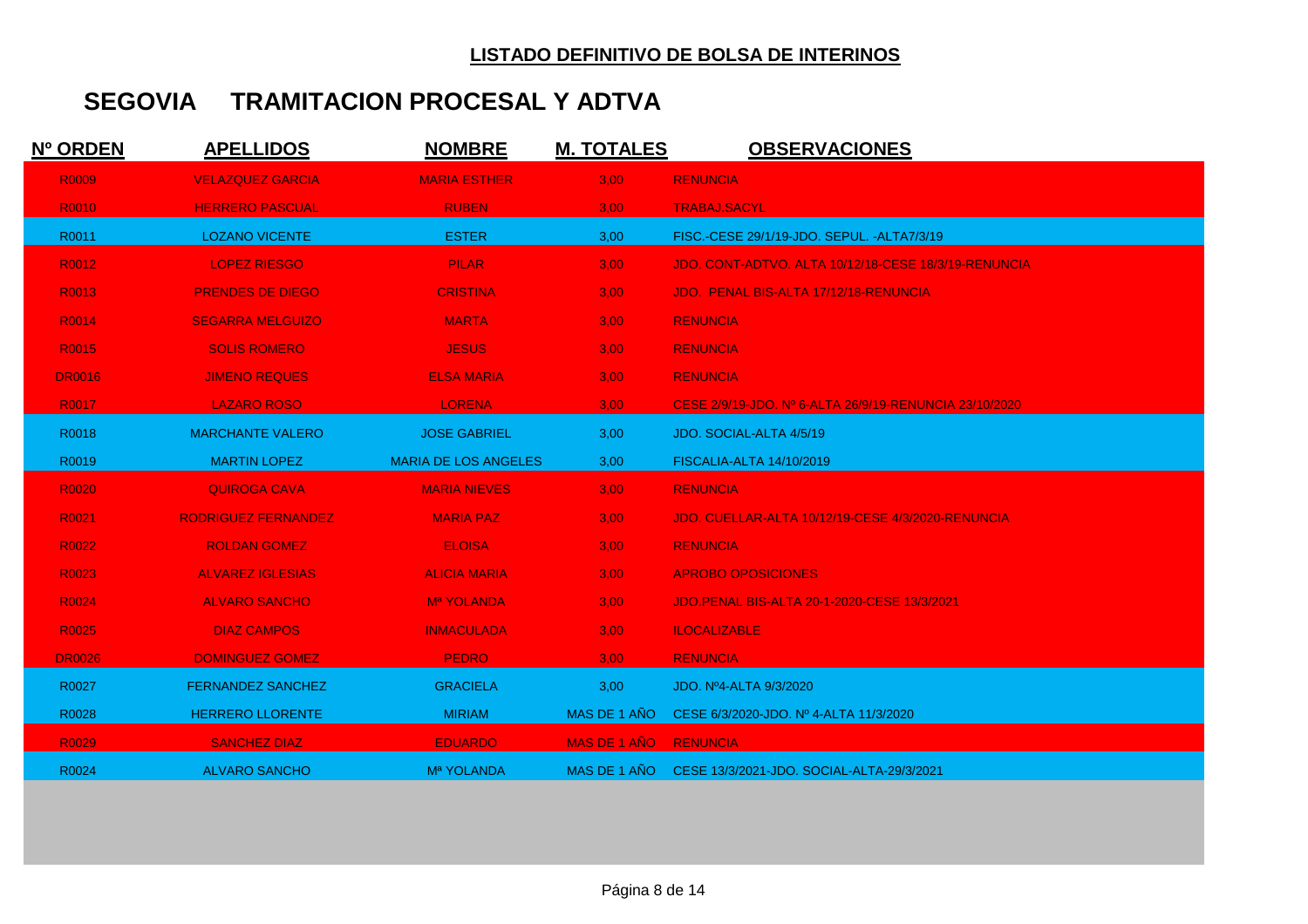| Nº ORDEN         | <b>APELLIDOS</b>                   | <b>NOMBRE</b>         | <b>M. TOTALES</b> | <b>OBSERVACIONES</b>                                                  |
|------------------|------------------------------------|-----------------------|-------------------|-----------------------------------------------------------------------|
| R0029            | <b>ANDRES MARTIN</b>               | <b>MARIA</b>          | 2,00              | TRASL, DESDE DE BADAJOZ-JDO, DECANO-ALTA 15 6/2020-RENUNCIA15/11/2020 |
| <b>R0030bis</b>  | <b>GOMEZ GARCIA</b>                | <b>MARIA ESTHER</b>   | 1,95              | <b>RENUNCIA</b>                                                       |
| R0031            | <b>ARROYO GARRIDO</b>              | <b>RAQUEL</b>         | 1,60              | CESO 25/2/2021LIC. JUST.-16/6/2021 J 1ª INT INT 2 SEG ALTA 20/09/2021 |
| R0032            | <b>MARTINEZ DE LA RIVA MANZANO</b> | <b>ALVARO</b>         | 1,50              | <b>APROBO OPOSICIONES</b>                                             |
| R0033            | <b>LOSADA LAMA</b>                 | <b>SONIA</b>          | 1,50              | <b>ILOCALIZABEL</b>                                                   |
| R0034            | <b>LOSA HARO</b>                   | <b>MARIA FERNANDA</b> | 1,40              | JDO. SEPULVEDA-ALTA 17/06/2020                                        |
| R0035            | <b>HUESO RODRIGUEZ</b>             | <b>MARIANA</b>        | 1,25              | JDO. Nº 6-ALTA 27/10/2020-CESO 25/2/2021-RENUNCIA                     |
| R0036            | <b>PEREZ BURON</b>                 | <b>LAURA</b>          | 1,25              | <b>RENUNCIA</b>                                                       |
| <b>R037</b>      | <b>PINO MARTIN</b>                 | <b>LAURA</b>          | 1,20              | <b>RENUNCIA</b>                                                       |
| <b>R038</b>      | <b>PULIDO GONZALEZ</b>             | <b>LIDIA</b>          | 1,15              | <b>RENUNCIA</b>                                                       |
| R039             | SALDAÑA LOPEZ                      | <b>LUCIA</b>          | 1,15              | JDO. Nº 4 - ALTA 22/6/2020                                            |
| <b>R039 BIS</b>  | <b>HERAS SALVADOR</b>              | <b>VICTORINA</b>      | 1,00              | <b>TRAS. DESDE BALEARES</b>                                           |
| <b>R040</b>      | <b>MERINO FERNANDEZ-VEGA</b>       | <b>MARTA MARIA</b>    | 1,00              | <b>RENUNCIA</b>                                                       |
| R041             | <b>SANCHEZ FERNANDEZ</b>           | <b>ROCIO</b>          | 1,00              | <b>RENUNCIA</b>                                                       |
| <b>R041 BIS</b>  | <b>CONDE PRIETO</b>                | <b>JOSE MARIA</b>     | 1,00              | JDO. SEPULVEDA-ALTA 10/8/2020-CESE 6/09/2021 RENUNCIA                 |
| R042             | <b>VAQUEZ MONTOYA</b>              | <b>BEATRIZ</b>        | $1,00^{-}$        | <b>RENUNCIA</b>                                                       |
| R043             | <b>MARTIN RUIZ-COELLO</b>          | <b>JUAN JOSE</b>      | 1,00              | JDO. Nº 3 - ALTA 14/12/2020                                           |
| <b>R044</b>      | <b>MORENO FERNANDEZ</b>            | <b>SHEILA</b>         | 1,00              | <b>RENUNCIA</b>                                                       |
| R <sub>045</sub> | <b>PARDO SANZ</b>                  | <b>MARIA SORAYA</b>   | 1,00              | JDO. DECANO-ALTA 21/12/2020                                           |
| <b>R046</b>      | <b>PUENTES PUENTES</b>             | <b>VERONICA PAOLA</b> | 1,00              | <b>ILOCALIZABLE</b>                                                   |
| <b>R047</b>      | <b>CABELLO GARCIA</b>              | <b>CRISTINA</b>       | 1,00              | CESO 1/3/2021-SEPULVEDA-ALTA 15/3/2021                                |
| R <sub>048</sub> | <b>GALLEGO HORMIGO</b>             | <b>ANA</b>            | $1,00^{-}$        | <b>RENUNCIA</b>                                                       |
| R <sub>049</sub> | <b>GONZALEZ MARTIN</b>             | <b>MARIA BELEN</b>    | 1,00              | <b>RENUNCIA</b>                                                       |
| <b>R050</b>      | <b>REDONDO SACRISTAN</b>           | <b>MARIA JESUS</b>    | 0.75              | <b>RENUNCIA</b>                                                       |
| R <sub>051</sub> | <b>GARRIDO SERRANO</b>             | <b>RAQUEL</b>         | 0.65              | <b>APROBO OPOSICIONES</b>                                             |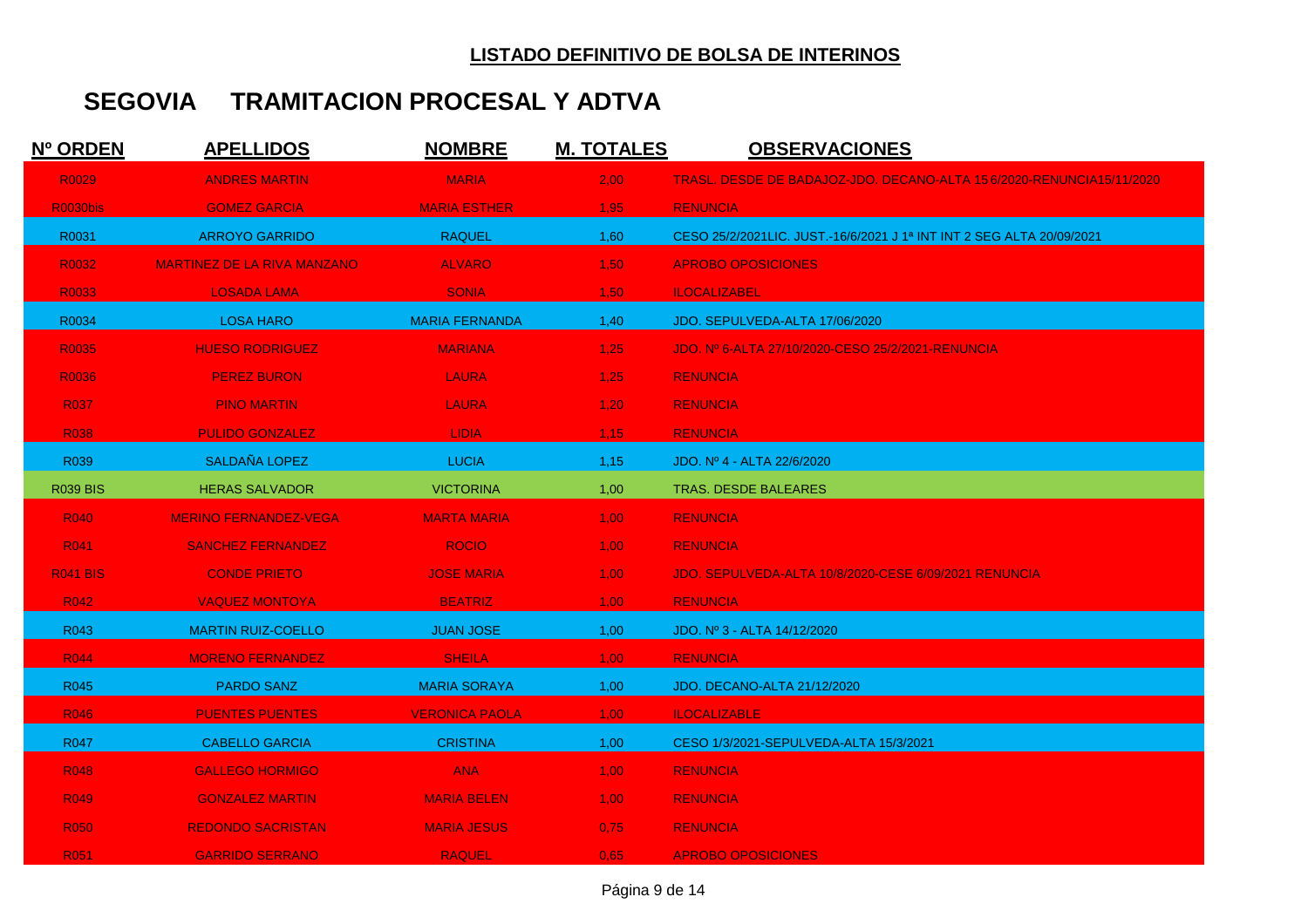| Nº ORDEN    | <b>APELLIDOS</b>            | <b>NOMBRE</b>           | <b>M. TOTALES</b> | <b>OBSERVACIONES</b>                      |
|-------------|-----------------------------|-------------------------|-------------------|-------------------------------------------|
| R052        | <b>GONZALEZ RODRIGUEZ</b>   | <b>JULIA</b>            | 0,60              | <b>RENUNCIA</b>                           |
| <b>R053</b> | <b>HERRERA BONILLA</b>      | <b>BEATRIZ</b>          | 0,50              | <b>RENUNCIA</b>                           |
| <b>R054</b> | <b>ARIAS HIDALGO</b>        | <b>MIRIAM</b>           | 0,50              | <b>RENUNCIA</b>                           |
| R055        | <b>YUSTE PEREZ</b>          | <b>DIANA</b>            | 0,45              | LIC. JUSTIFICADA                          |
| <b>R056</b> | <b>SANZ SANZ</b>            | <b>MARIA JESUS</b>      | 0,30              | <b>RENUNCIA</b>                           |
| <b>R057</b> | <b>MORENO PEÑARANDA</b>     | <b>MARIA DEL CARMEN</b> | 0,15              | <b>RENUNCIA</b>                           |
| <b>R058</b> | <b>BALLESTEROS PRIMO</b>    | <b>CAROLINA</b>         | 0,15              | <b>RENUNCIA</b>                           |
| <b>R059</b> | <b>QUIRCE SANCHEZ</b>       | <b>CRISTINA</b>         | 0,10              | <b>ILOCALIZABLE</b>                       |
| <b>R060</b> | <b>TRIGUEROS MUÑOZ</b>      | <b>GEMA DEL ROCIO</b>   | 0,10              | <b>ILOCALIZABLE</b>                       |
| <b>R061</b> | <b>HINOJAL POLO</b>         | <b>MARIA ANGELES</b>    | 0,00              | <b>RENUNCIA</b>                           |
| <b>R062</b> | <b>MARTIN-PEREZ GARRIDO</b> | <b>FCO. ANDRES</b>      | 0,00              | CESO 22/6/2021-TRSL, EXTREMADURA          |
| R063        | <b>MEGIAS JIMENEZ</b>       | <b>LAURA MARIA</b>      | 0,00              | <b>ILOCALIZABLE</b>                       |
| <b>R064</b> | <b>MONTES GORDO</b>         | <b>MARIA MAGDALENA</b>  | 0,00              | <b>ILOCALIZABLE</b>                       |
| <b>R065</b> | <b>RAMIREZ MESA</b>         | <b>MARIA DOLORES</b>    | 0,00              | <b>RENUNCIA</b>                           |
| R066        | <b>RODRIGUEZ NADALES</b>    | <b>NAZARET</b>          | 0,00              | CESE 9/8/2021-JDO. CUELLAR-ALTA 12/8/2021 |
| <b>R067</b> | <b>RUIZ LOPEZ</b>           | <b>MARIA JOSE</b>       | 0,00              | <b>RENUNCIA</b>                           |
| <b>R068</b> | <b>SANCHIS MARTINEZ</b>     | <b>GEMMA</b>            | 0,00              | <b>RENUNCIA</b>                           |
| <b>R069</b> | <b>ALONSO VARA</b>          | <b>IRENE</b>            | 0,00              | <b>RENUNCIA</b>                           |
| <b>R070</b> | <b>AVILA GONZALEZ</b>       | <b>BEATRIZ</b>          | 0,00              | <b>RENUNCIA</b>                           |
| R071        | <b>BERNALDO MARTIN</b>      | <b>ESTHER</b>           | 0,00              | LIC. JUST ALTA 30/09/21                   |
| <b>R072</b> | <b>COBOS CONEJO</b>         | <b>NATALIA</b>          | 0,00              | <b>RENUNCIA</b>                           |
| <b>R073</b> | <b>DELA FUENTE CHICO</b>    | <b>SOFIA</b>            | 0,00              | <b>RENUNCIA</b>                           |
| <b>R074</b> | <b>FERNANDEZ DEL REY</b>    | <b>JOSE MARIA</b>       | 0,00              | <b>RENUNCIA</b>                           |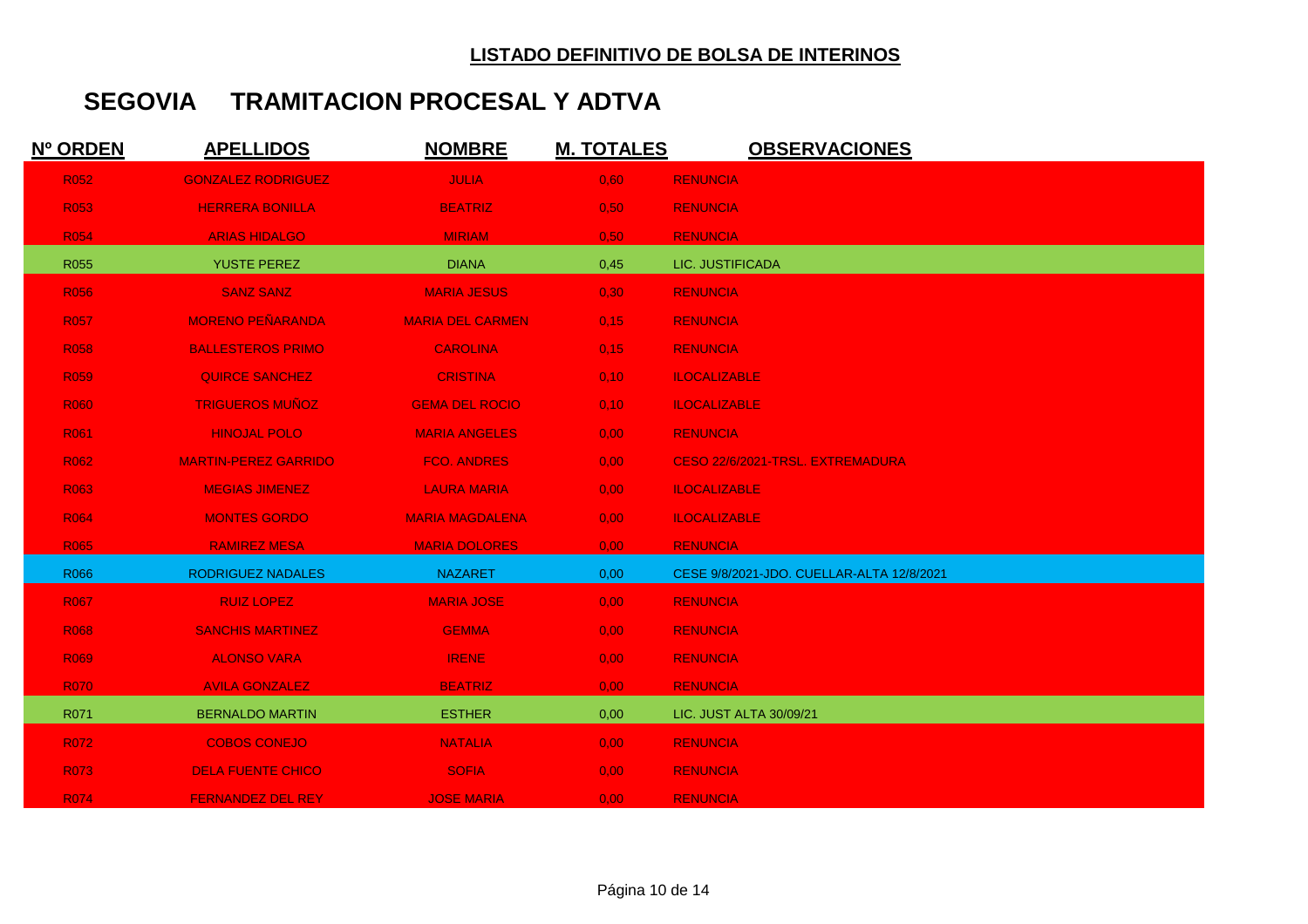| Nº ORDEN        | <b>APELLIDOS</b>           | <b>NOMBRE</b>         | <b>M. TOTALES</b> | <b>OBSERVACIONES</b>                                      |
|-----------------|----------------------------|-----------------------|-------------------|-----------------------------------------------------------|
| $\mathbf{1}$    | <b>GONZALEZ MORENO</b>     | <b>YOLANDA</b>        | 27,50             | <b>TUREGANO-RENUNCIA 22/2/2020</b>                        |
| <b>D002</b>     | <b>HUERTAS DELGADO</b>     | <b>MERCEDES</b>       | 20,00             | <b>NAVA DE LA ASUNCION</b>                                |
| <b>D003</b>     | <b>LOPEZ PEREZ</b>         | <b>CARMEN</b>         | 20,00             | STA. M <sup>a</sup> R. NIEVA                              |
| $\overline{4}$  | <b>ARNALTES GOMEZ</b>      | <b>MARIA LUISA</b>    | 20,00             | <b>RENUNCIA</b>                                           |
|                 | <b>SANCHEZ CANO</b>        | <b>ANTONIO</b>        | 19,60             | <b>RENUNCIA</b>                                           |
| 6               | <b>CUINAS GUTIERREZ</b>    | <b>DANIEL ALBERTO</b> | 19,30             | CESE 18/7/18 (FINAL BOLSA + DE 1 ANO)                     |
| $\overline{7}$  | <b>GARCIA MENDOZA</b>      | <b>AURELIO</b>        | 18,40             | JDO. Nº 2-ALTA 2/1/2018                                   |
| 8               | <b>GONZALEZ NUNEZ</b>      | <b>MARIA LUISA</b>    | 18,35             | <b>TRAB. EN GALICIA</b>                                   |
| $9^{\circ}$     | <b>GARCIA SANZ</b>         | <b>MARIA LUISA</b>    | 18,20             | CESE8/2/18-JDO. Nº 1-ALTA5/3/18                           |
| 10 <sub>1</sub> | <b>LOPEZ DEL CAMPO</b>     | <b>MILAGROS</b>       | 18,00             | cese28/2/18-JDO. PENAL-ALTA5/3/18-CESO 4/12/2020          |
| 11 <sub>1</sub> | <b>ALONSO CASADO</b>       | <b>RAQUEL</b>         | 18,00             | <b>CESE-7/3/19(+ DE UN ANO)</b>                           |
| 12 <sub>1</sub> | <b>PEREZ PELAEZ</b>        | <b>MARIA JOSEFA</b>   | 17,80             | LLAMADA VARIAS VECES Y NO CONTESTA                        |
| 12 bis          | <b>NAVARRO RODRIGUEZ</b>   | <b>JUAN PEDRO</b>     | 17,20             | TRASL. BOLSA, JDO. Nº 4-ALTA6/2/19                        |
| 13 <sub>1</sub> | <b>CAMACHO GARRIDO</b>     | <b>MERCEDES</b>       | 16,15             | JDO. Nº 2 AVILA-cese 3/3/2021-TRASL. SOLSA MADRID         |
| 14              | <b>HERRERO SAN FRUTOS</b>  | <b>VICTOR MANUEL</b>  | 15,60             | <b>JDO. EL ESPINAR</b>                                    |
| 15 <sub>1</sub> | <b>RODRIGUEZ ESCOBAR</b>   | <b>RAFAEL</b>         | 15,20             | <b>RENUNCIA</b>                                           |
| 16 <sub>1</sub> | <b>ALABAU MARCH</b>        | <b>CINTIA</b>         | 14,70             | <b>APROBADA OPOSICIONES</b>                               |
| 17 <sub>2</sub> | <b>CASLA CASLA</b>         | <b>ISABEL</b>         | 14,60             | <b>PENAL SG</b>                                           |
| 18 <sup>°</sup> | DE DIEGO GONZALEZ          | <b>SARA</b>           | 14,00             | JDO. Nº 4 ALTA 3/7/18-CESE 4/2/19-APROBO OPO.             |
| 19              | <b>IGLESIAS REGUEIRO</b>   | <b>SANDRA</b>         | 12,90             | JDO. PENAL-CESE7/3/19-JDO. PAZ CARBONERO-ALTA11/3/19      |
| 20              | <b>HERNANGOMEZ VICENTE</b> | <b>MARIA ANGELES</b>  | 12,40             | JDO. Nº 2 - CESE - JDO. VILLACASTIN ALTA 27/2/19          |
| 21              | RISOTO RUIZ                | REBECA                | 11,60             | LIC. CUIDADO FAMILIAR                                     |
| 22 <sup>2</sup> | <b>CUINAS GUTIERREZ</b>    | <b>DANIEL ALBERTO</b> |                   | JDO. MENORES-ALTA 24/10/19-CESE 2/6/20208(+ DE UN ANO)    |
| 23              | ALONSO CASADO              | <b>RAQUEL</b>         | B. ANT.           | JDO Nº1-ALTA13/3/19                                       |
| 22              | <b>CUIÑAS GUTIERREZ</b>    | <b>DANIEL ALBERTO</b> |                   | CESE 2/6/20208(+ DE UN ANO)-FISC. - ALTA 11/6/2020        |
| 23              | LOPEZ DEL CAMPO            | <b>MILAGROS</b>       | <b>MAS UN AÑO</b> | ALTA5/3/18-CESO 4/12/2020-JDP. PENAL Nº2 -ALTA 10/12/2020 |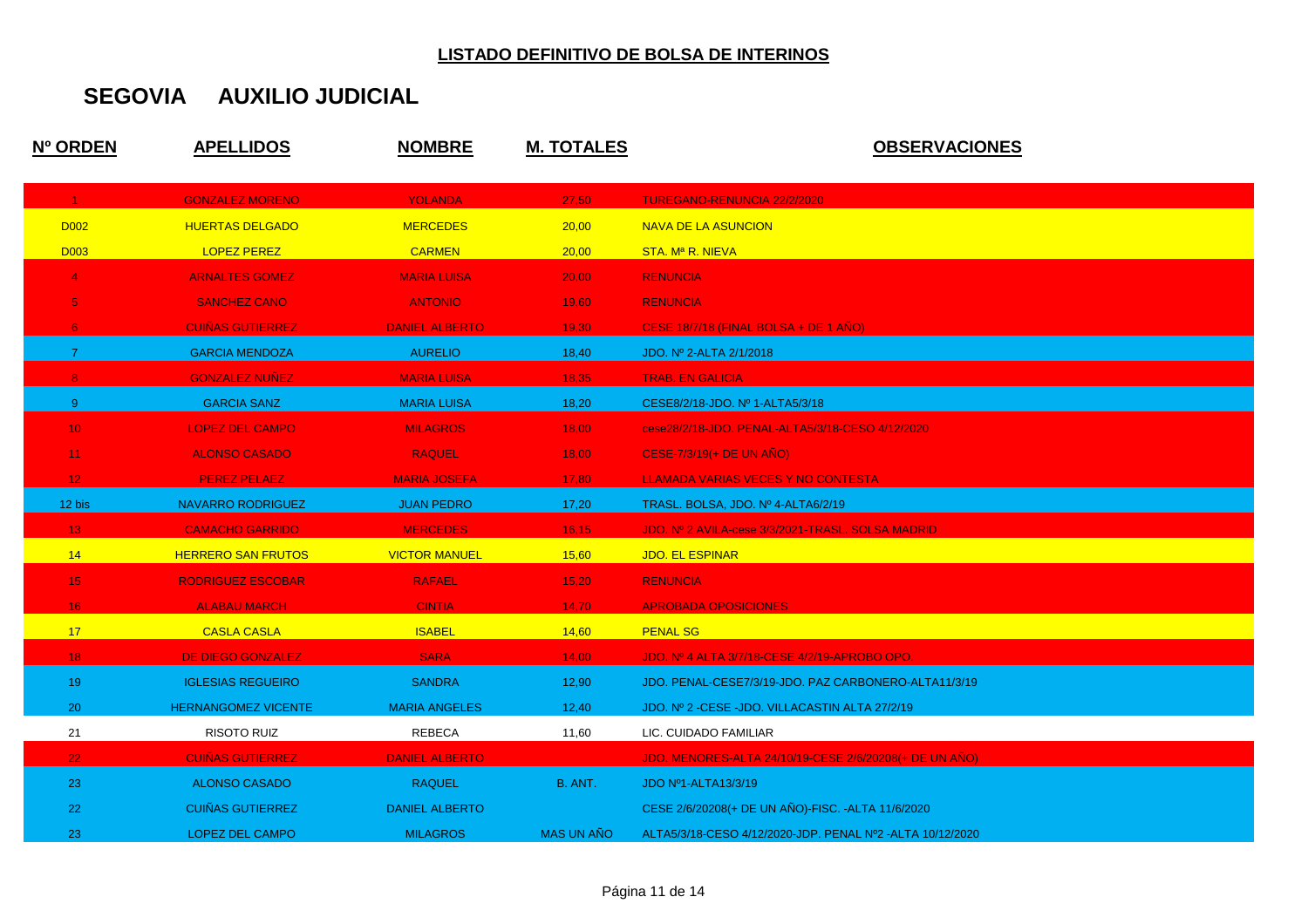| Nº ORDEN      | <b>APELLIDOS</b>        | <b>NOMBRE</b>           | <b>M. TOTALES</b> | <b>OBSERVACIONES</b>                               |
|---------------|-------------------------|-------------------------|-------------------|----------------------------------------------------|
| R0001         | <b>DIEZ CANDIL</b>      | <b>MARTA</b>            | 9,20              | <b>TRABAJA VALLADOLID</b>                          |
| R0002         | <b>AJO SANZ</b>         | <b>ANTONIA</b>          | 8,00              | ALTA21/11/19-CESE 11/2/2020-FISCALIA ALTA9/3/2020  |
| R0003         | <b>CERRADA MORENO</b>   | <b>MANUEL</b>           | 7,50              | <b>RENUNCIA</b>                                    |
| R0004         | <b>GARCIA SORIA</b>     | <b>MARIA AZUCENA</b>    | 7,25              | CESO NAVALMANZANO 13/2/19 (+ DE 1 AÑO)             |
| R0005         | <b>CALLE DEL POZO</b>   | <b>MARIA DEL MAR</b>    | 7,00              | JDO. Nº 3-CESO 19/3/2021                           |
| R0006         | <b>JIMENEZ SASTRE</b>   | <b>JOANNA</b>           | 6,80              | <b>RENUNCIA</b>                                    |
| R0007         | <b>ROMERO ORDOÑEZ</b>   | <b>DOLORES</b>          | 6,30              | <b>TRASLADO A MADRID</b>                           |
| R0008         | <b>GONZALEZ SILVA</b>   | <b>MARIO</b>            | 6,25              | JDO. PAZ CANTIMPALOS-ALTA 18/3/19                  |
| R0009         | <b>ARENAS GIL</b>       | <b>ALVARO</b>           | 6,10              | <b>APROBO OPOS.</b>                                |
| <b>DR0010</b> | <b>HERAS GARCIA</b>     | <b>AGUSTIN</b>          | 6,00              | <b>RENUNCIA</b>                                    |
| R0011         | <b>LEON LACRUZ</b>      | <b>PABLO MARIA</b>      | 6,00              | <b>RENUNCIA</b>                                    |
| R0012         | <b>MARTIN MATEOS</b>    | <b>YOLANDA</b>          | 6,00              | <b>APROBO OPOS.</b>                                |
| R0013         | <b>MORENO ROSALES</b>   | <b>CLEMENTINA</b>       | 6,00              | <b>TRASL. A MURCIA</b>                             |
| R0014         | <b>VICENTE MUÑOZ</b>    | <b>M.BLANCA</b>         | 6,00              | JDO. CUELLAR-ALTA 20/3/19                          |
| R0015         | <b>APONTE OTERO</b>     | <b>DANIEL</b>           | 6,00              | <b>ILOCALIZABLE</b>                                |
| R0016         | <b>CAMPOS MARTIN</b>    | <b>ALICIA ESPERANZA</b> | 6,00              | <b>ILOCALIZABLE</b>                                |
| R0017         | <b>CARAMAZANA RAMOS</b> | <b>SONSOLES</b>         | 6,00              | <b>RENUNCIA</b>                                    |
| R0018         | <b>GIL GUIJARRO</b>     | <b>NICOLAS</b>          | 5,40              | <b>TRABAJ. TOLEDO</b>                              |
| R0019         | <b>GONZALEZ ALVAREZ</b> | <b>TANIA</b>            | 5,25              | <b>APROBO OPOS.</b>                                |
| R0020         | <b>RONQUILLO TELLO</b>  | <b>DAVID</b>            | 5,15              | <b>RENUNCIA</b>                                    |
| R0021         | <b>FERNANDEZ ROCHA</b>  | <b>EDUARDO</b>          | 5,15              | <b>TRABAJ. BARCELONA</b>                           |
| R0005         | <b>CALLE DEL POZO</b>   | <b>MARIA DEL MAR</b>    | MAS DE UN AÑO     | JDO. Nº 3-CESO 19/3/2021-JDO. PENAL-ALTA 23/3/2021 |

| R0022      | <b>GARCIA SORIA</b>   | <b>MARIA AZUCENA</b> | <b>B. ANTA</b>    | EISCALIA-ALTA 25/3/19-RENUNCIA11/12/19 |
|------------|-----------------------|----------------------|-------------------|----------------------------------------|
| <b>R23</b> | <b>HERRERO PASTOS</b> | <b>FAUSTO</b>        | 5.00              | <b>APROBO OPOS.</b>                    |
| R24        | <b>MIGUEL MUÑOZ</b>   | <b>RICARDO</b>       | 5.00 <sub>1</sub> | <b>RENUNCIA</b>                        |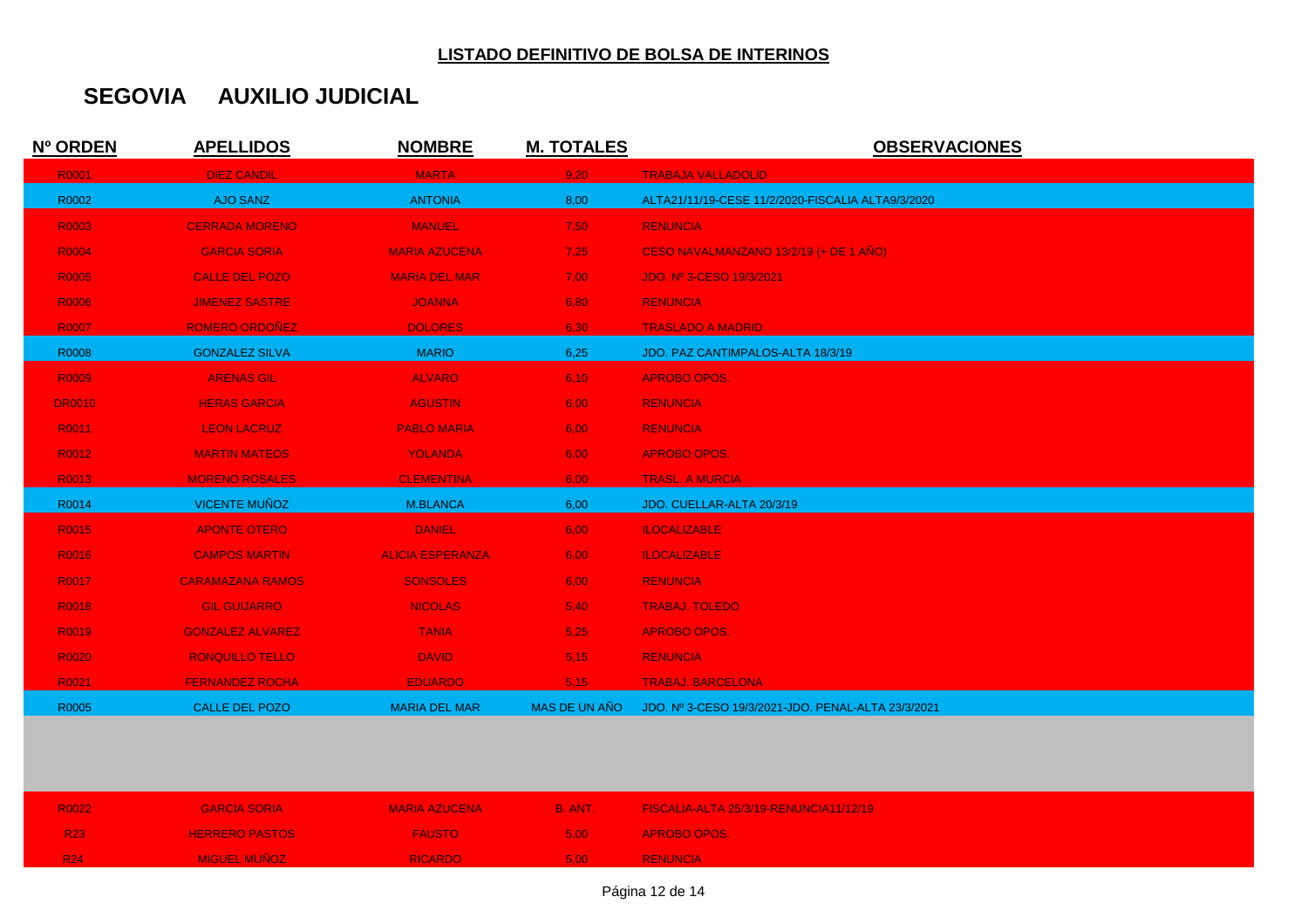| Nº ORDEN         | <b>APELLIDOS</b>                  | <b>NOMBRE</b>           | <b>M. TOTALES</b> | <b>OBSERVACIONES</b>                                             |
|------------------|-----------------------------------|-------------------------|-------------------|------------------------------------------------------------------|
| <b>R25</b>       | <b>RUIZ FERNANDEZ</b>             | <b>MIGUEL</b>           | 5,00              | <b>APROBO OPOS.</b>                                              |
| <b>R26</b>       | <b>CORDERO RANDO</b>              | <b>IRENE</b>            | 5,00              | <b>APROBO OPOS.</b>                                              |
| <b>R27</b>       | <b>DE MARCO PARIS</b>             | <b>SERGIO</b>           | 5,00              | <b>ILOCALIZABLE</b>                                              |
| <b>R28</b>       | <b>ESCUDERO BERGUA</b>            | <b>AMAYA</b>            | 5,00              | LIC. CUID. HIJO MENOR                                            |
| <b>R29</b>       | <b>ZAPATERO OCHOA</b>             | <b>MARIA ELENA</b>      | 4,80              | <b>RENUNCIA</b>                                                  |
| <b>R30</b>       | <b>VECINO CABARERO</b>            | <b>MARIA GEMA</b>       | 2,65              | <b>TRABAJA</b>                                                   |
| R31              | <b>SANZ MORENO</b>                | <b>CLARA ISABEL</b>     | 2,00              | JDO. Nº 2-ALTA 26/11/19-CESE 10/12/19-FISC. ALTA 19/12/19        |
| <b>R32</b>       | <b>MONTES GIL</b>                 | <b>RAQUEL</b>           | 2,00              | <b>RENUNCIA</b>                                                  |
| <b>R33</b>       | <b>SANCHEZ RENEDO</b>             | <b>ISABEL INES</b>      | 2,00              | <b>ILOCALIZABLE</b>                                              |
| <b>R34</b>       | <b>DE SANTOS GARCIA</b>           | <b>DANIEL</b>           | 2,00              | <b>RENUNCIA 11/32020</b>                                         |
| <b>R35</b>       | <b>GARCIA MACIÑEIRA</b>           | <b>MARITZA</b>          | 2,00              | <b>RENUNCIA</b>                                                  |
| <b>R36</b>       | <b>GIL GUIJARRO</b>               | <b>ANA MARIA</b>        | 2,00              | <b>RENUNCIA</b>                                                  |
| <b>R37</b>       | <b>GOMEZ ARRIBAS</b>              | <b>MARIA DEL CARMEN</b> | 1,75              | <b>RENUNCIA</b>                                                  |
| <b>R38</b>       | <b>ARRIBAS CUELLAR</b>            | <b>SONIA</b>            | 1,65              | JDO. PAZ TUREGANO-ALTA 8/6/2020                                  |
| <b>R39</b>       | <b>BARREDO COSTILA</b>            | <b>BEGOÑA</b>           | 1,50              | <b>RENUNCIA</b>                                                  |
| <b>R40</b>       | <b>CARDABA DE FRUTOS</b>          | Mª JESUS                | 1,25              | AUD. PROV. - ALTA 6/7/2020                                       |
| R41              | DE LA FLOR RODRIGO                | <b>DEBORA</b>           | 1,10              | <b>ILOCALIZABLE</b>                                              |
| R42              | <b>LEAL MARTINEZ</b>              | <b>JESUS JAVIER</b>     | 1,00              | JDO. DECANO-ALTA7/7/2020                                         |
| <b>R42 BIS</b>   | <b>LOPEZ VERDU</b>                | <b>MARIA</b>            | 1,00              | CESE 3/9/2020-JDO. PAZ PRADENA-ALTA 4/9/2020-RENUNCIA 21/12/2020 |
| R43              | <b>MARTIN CELA</b>                | <b>FRANCISCO MANUEL</b> | 1,00              | JDO Nº 3-ALTA 15/7/2020-CESE 10/9/2020-JDO. PENAL Nº 2-1/2/2021  |
| <b>R44</b>       | <b>PASCUAL DE ZULUETA JIMENEZ</b> | <b>FRANCICO JAVIER</b>  | 1,00              | <b>RENUNCIA</b>                                                  |
| <b>R45</b>       | <b>PEREZ FERNANDEZ</b>            | <b>FRANCISCO JESUS</b>  | 1,00              | <b>JDO. PAZ NAVA ASUNCION-ALTA 24/8/2020-CESA 03/09/2021</b>     |
| <b>R46</b>       | <b>ZARAGOZA FERNANDEZ</b>         | <b>MARIA GEMA</b>       | 1,00              | <b>RENUNCIA</b>                                                  |
| <b>R47</b>       | <b>CARRERA CASADO</b>             | <b>VICTORIA</b>         | 1,00              | <b>RENIUNCIA</b>                                                 |
| <b>R48</b>       | <b>CASAS QUILER</b>               | <b>REBECA</b>           | 1,00              | <b>TRASL. DESDE CEUTA-RENUNCIA</b>                               |
| R <sub>049</sub> | <b>FERNANDEZ FERNANDEZ</b>        | <b>ANA MARIA</b>        | 1,00              | <b>RENUNCIA</b>                                                  |
| <b>R050</b>      | <b>FERNANDEZ FERNANDEZ</b>        | <b>CRISTINA MARIA</b>   | 1.00 <sub>1</sub> | <b>RENUNCIA</b>                                                  |
| R051             | <b>HERVAS GARCIA-ALCALA</b>       | <b>VANESA</b>           | 1,00              | <b>ILOCALIZABLE</b>                                              |